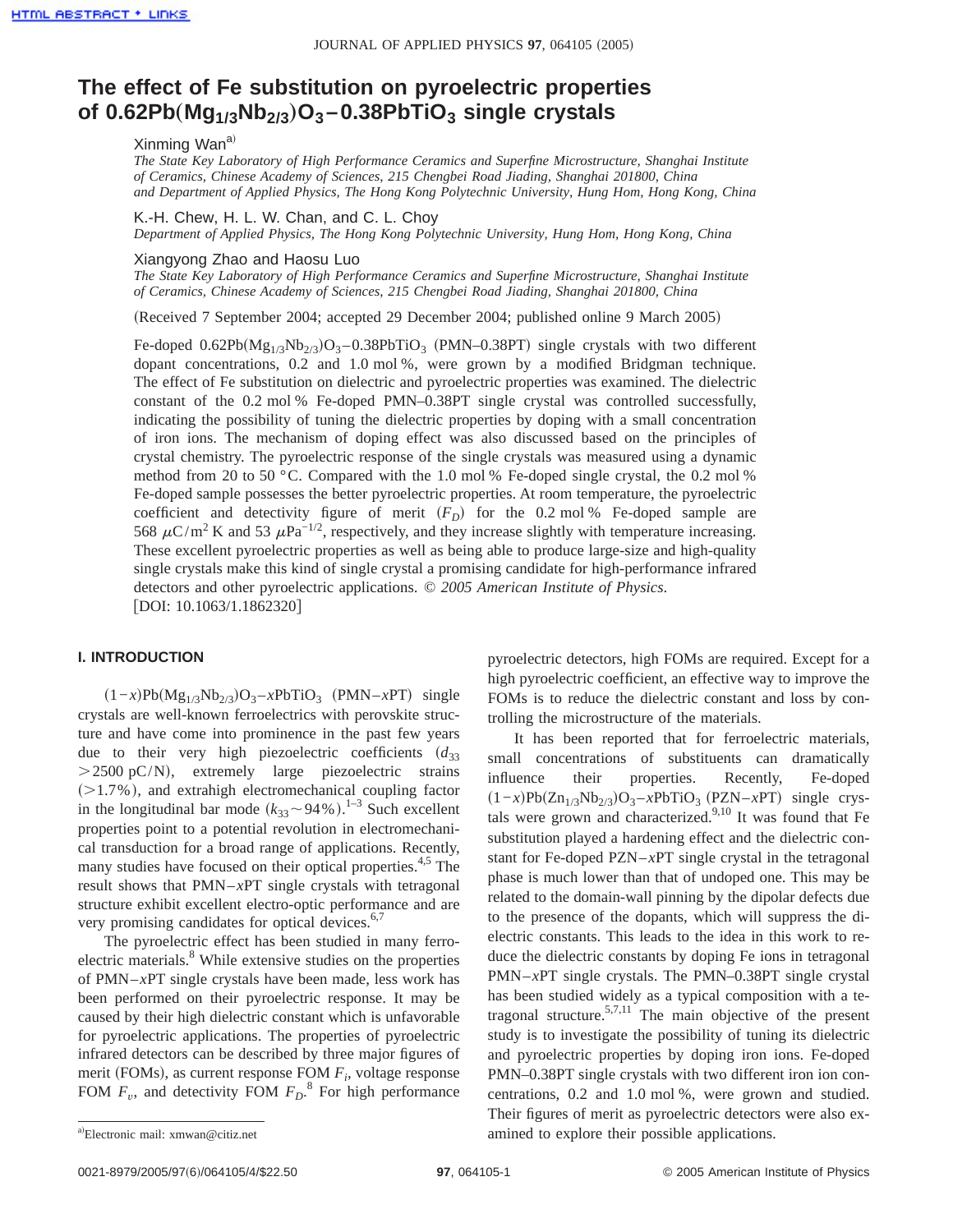

FIG. 1. Powder XRD patterns of Fe-doped PMN-0.38PT single crystals: (a)  $0.2 \text{ mol }$ % Fe-doped PMN–0.38PT and  $(b)$  1.0 mol % Fe-doped PMN–0.38PT.

#### **II. EXPERIMENTAL PROCEDURE**

Fe-doped PMN–0.38PT single crystals were grown directly from melt by a modified Bridgman technique.<sup>2,12</sup> The raw powders of Fe<sub>2</sub>O<sub>3</sub>, PbO, MgO, Nb<sub>2</sub>O<sub>5</sub>, and TiO<sub>2</sub> with purity of more than 99.99% were used as starting materials. B-site precursor synthesis method is used to prevent formation of the pyrochlore phase during crystal growth.<sup>13</sup> A PMN–0.33PT single crystal was used as a seed crystal. Two kinds of crystals with different iron ion doping concentrations, 0.2 and 1.0 mol %, were prepared. Powder x-ray diffraction (XRD) analysis was performed by Cu  $K\alpha$  radiation (Philips PW 3710 expert system).

It is known that for tetragonal PMN–*x*PT single crystals, the spontaneous polarization is along the  $\langle 001 \rangle$  direction, so the samples were oriented and cut along this direction as confirmed by an x-ray diffractometer. Rectangular-shaped specimens of  $6 \times 6 \times 0.6$  mm<sup>3</sup> in dimension were prepared in this work. The samples were painted with silver paste and poled under an electric field of 1 kV/mm for 15 min at  $\sim$ 160 °C in silicone oil. Using an Agilent 4294A precision impedance analyzer, the frequency dependence of dielectric behaviors was investigated in the range of 50–1000 Hz at room temperature. A dynamic method was used to measure the pyroelectric coefficient.<sup>14,15</sup> In the measurement, the temperature of the sample was controlled by a Peltier heater and modulated sinusoidally with an amplitude of  $1 \degree C$  at a frequency of 5 mHz. The pyroelectric current was amplified by an electrometer and the 90° out-of-phase component modulated with respect to the temperature was measured with a digital lock-in amplifier.

#### **III. RESULTS AND DISCUSSION**

## **A. Powder XRD analysis and dielectric properties**

Powder XRD analysis was performed to determine the phases in the as-grown Fe-doped PMN–0.38PT single crystals. The specimen was ground into fine powder. The XRD patterns obtained at room temperature are depicted in Fig. 1. The results show that both the single crystals possess the tetragonal structure and are free of the pyrochlore phase. It may be due to the seed crystal which had a key effect on restraining spontaneous nucleation and other parasitic growth.13

The dielectric properties of the Fe-doped PMN–0.38PT single crystals were examined with emphasis at the fre-



FIG. 2. Frequency dependence of the dielectric constant and loss of poled Fe-doped PMN–0.38PT single crystals at room temperature: (a) 0.2 mol % Fe-doped PMN–0.38PT and (b) 1.0 mol % Fe-doped PMN–0.38PT.

quency regime of 50–1000 Hz, as most of the applications of pyroelectric infrared detectors are in this frequency range. Figure 2 shows the frequency dependence of the dielectric constant and loss for poled Fe-doped PMN–0.38PT single crystals at room temperature. For the 0.2 mol % Fe-doped single crystal, as shown in Fig.  $2(a)$ , the dielectric constant and loss at 50 Hz are about 310 and 0.0067, respectively. They are almost invariable until 1 kHz. The dielectric constant reported at 1 kHz for a pure PMN–0.38PT single crystal is  $\sim$ 700,<sup>16</sup> which is much higher than that of the 0.2 mol % Fe-doped sample. No value of the dielectric loss for a pure PMN–0.38PT single crystal has been reported. The result shows that the dielectric constant of a PMN–0.38PT single crystal is controlled successfully by doping with a small concentration of iron ions. For a higher doping concentration, the dielectric constant of the 1.0 mol % Fe-doped single crystal is about 725 at 50 Hz and decreases slightly with frequency increasing. The dielectric constants are similar with those of an undoped single crystal, but its dielectric losses are very high, which are more than 0.16 at 50 Hz. Though the dielectric loss decreases sharply with frequency increasing, it is still about 0.02 at 1 kHz, much higher than that of the 0.2 mol % Fe-doped one.

We now discuss the effect of iron ion substitution on the dielectric permittivity and loss of PMN–0.38PT single crystals. According to the principles of crystal chemistry, metallic ions prefer to enter sites with equal valence and similar radii. In the present study, the iron ions intend to substitute  $Ti^{4+}$ and produce oxygen vacancies, which form the  $2Fe_{Ti}^{\times} - V_{O}^{\times}$ defect dipole pairs.<sup>10</sup> The dipolar defects incline to align themselves in the direction of the polarization vector within domains, and this alignment will stabilize the domain struc-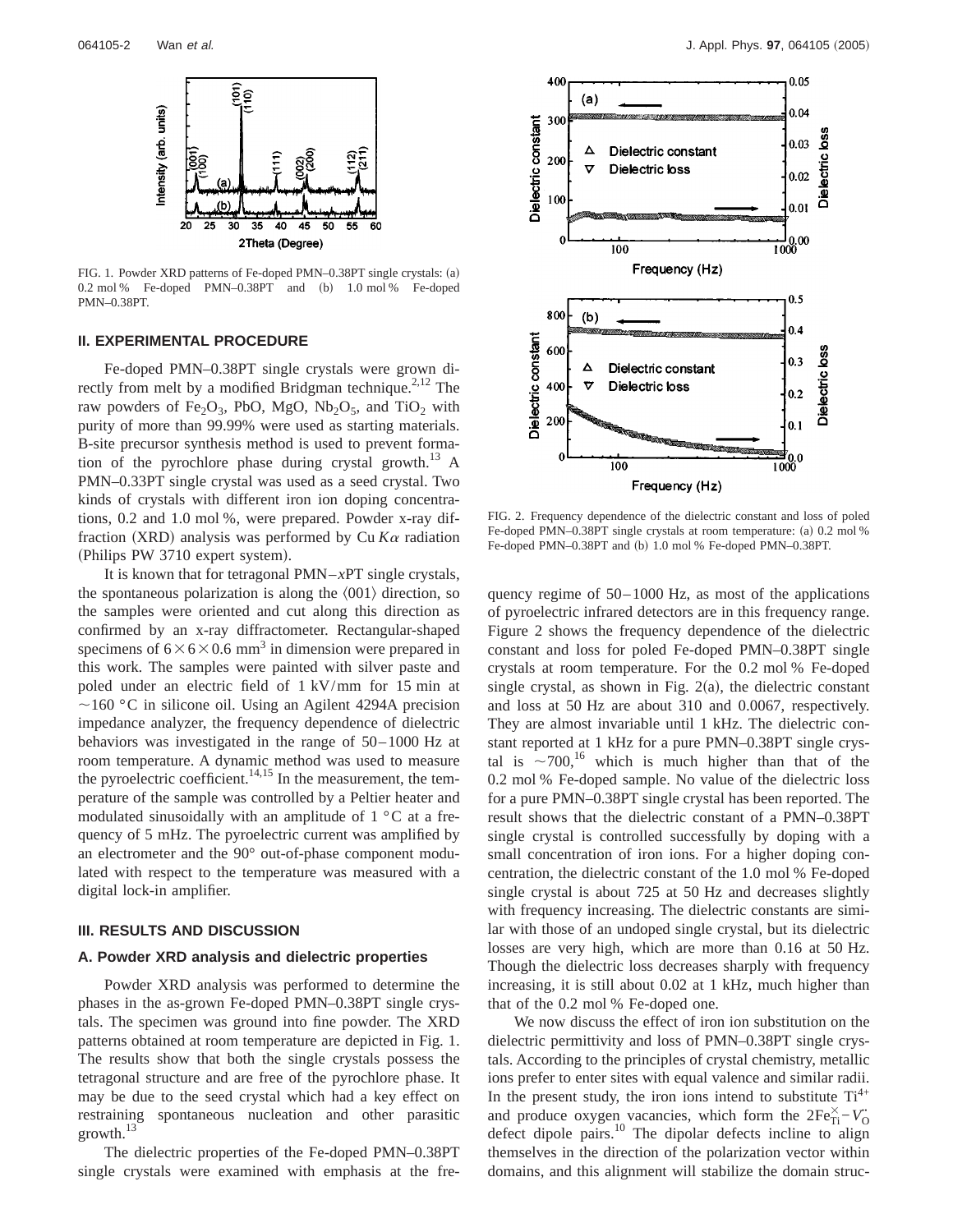ture. They may interact with polarization within a domain and make switching of the domain more difficult, effectively clamping the domain wall by the domain-wall pinning effects. The stabilization of domain structures leads to a decrease in dielectric permittivity and loss, as demonstrated in the Fe-doped PMN–0.38PT single crystal with a low doping concentration. However, for a higher iron ion doping concentration, the partial reduction of  $Fe^{3+} - Fe^{2+}$  might increase the hole conductivity of the single crystals, as in  $Pb(Fe_{1/2}Nb_{1/2})O_3-Pb(Ni_{1/3}Nb_{2/3})O_3$  (Ref. 17) and  $Pb(Fe_{1/2}Nb_{1/2})O_3-Pb(Co_{1/3}Nb_{2/3})O_3$  systems.<sup>18</sup> This conductivity might contribute to the higher dielectric constant and loss, as reported in the  $Pb(Fe_{1/2}Nb_{1/2})O_3-PbTiO_3$  single crystal.<sup>19</sup> The enhancement of dielectric permittivity and loss corresponding to the conductivity may be responsible for the results of the 1.0 mol % Fe-doped PMN–0.38PT single crystal, as shown in Fig.  $2(b)$ .

#### **B. Pyroelectric properties**

Let's see the effects of the iron ion substitution on the pyroelectric properties. A dynamic method was used to measure the pyroelectric coefficient in this work. $14,15$  In the traditional method, such as the Byer–Roundy method,<sup>20</sup> the pyroelectric coefficients consist of the contributions of nonpyroelectric currents, e.g., from thermally stimulated discharge. Using the dynamic technique, we can separate the real pyroelectric response from nonpyroelectric currents and obtain the pure pyroelectric coefficients.

At room temperature, the measured pyroelectric coefficient −*p* for the 0.2 mol % Fe-doped PMN–0.38PT single crystal is 568  $\mu$ C/m<sup>2</sup> K, much higher than that of the 1.0 mol % Fe-doped one, 400  $\mu$ C/m<sup>2</sup> K. (The signs of the pyroelectric coefficients are defined according to the IRE standard.) The large value implies that the  $0.2$  mol % Fedoped PMN–0.38PT single crystal is a very promising pyroelectric material. The unidirectional nonpyroelectric current due to space-charge relaxation or the leakage current which is the component of the current in phase with the temperature modulation has been separated from the true pyroelectric current. The coefficient due to the nonpyroelectric effect  $(-p_{\text{non}})$  is 33 and 12  $\mu$ C/m<sup>2</sup> K for the 0.2 and 1.0 mol % Fe-doped single crystals, respectively, which are both smaller than one-tenth of its *−p*. This indicates that the nonpyroelectric current only amounts to a very small part in the poled single crystals.

The temperature dependence of the pyroelectric properties was also characterized from 20 to 50 °C. After setting to a new temperature, the sample was kept for 15 min for the signal to become stable before the pyroelectric measurement was performed. The obtained pyroelectric coefficients of the



FIG. 3. Temperature dependence of the pyroelectric properties of Fe-doped PMN–0.38PT single crystals: (a) 0.2 mol % Fe-doped PMN–0.38PT and (b) 1.0 mol % Fe-doped PMN–0.38PT.

Fe-doped PMN–0.38PT single crystals as a function of temperature are shown in Fig. 3. The pyroelectric coefficient increases a little from 568 to 628  $\mu$ C/m<sup>2</sup> K for the 0.2 mol % Fe-doped PMN–0.38PT single crystal, while the value of  $-p_{\text{non}}$  remains almost constant. The 1.0 mol % Fedoped single crystal has a similar variation with temperature. The temperature stability is also an important property of the single crystals for their applications in pyroelectric detectors.

FOMs are useful parameters for pyroelectric materials and are defined as follows: current response FOM  $F_i = p/c_p$ , voltage response FOM  $F_v = p/(c_p \varepsilon_0 \varepsilon_r)$ , and detectivity FOM  $F_D = p/[c_p(\varepsilon_0 \varepsilon_r \tan \delta)^{1/2}]$ . Here,  $c_p$  is the heat capacity per unit volume  $(\sim 2.5 \times 10^6 \text{ J/m}^3 \text{ K})^{8}$   $\varepsilon_0 = 8.85 \times 10^{-12} \text{ F/m}$  is the permittivity of free space.  $\varepsilon_r$  is the dielectric constant and tan  $\delta$  is the dielectric loss. The FOMs are often used to evaluate the pyroelectric properties and to judge the suitability of new materials for applications in pyroelectric infrared detectors. A summary of the dielectric properties, pyroelectric coefficients, and the calculated values of FOMs of the Fe-doped PMN–0.38PT single crystals at a frequency of 50 Hz is given in Table I. The values of −*p* and FOMs for the 0.2 mol % Fe-doped single crystal are all much higher than those of the 1.0 mol % Fe-doped one, indicating the better pyroelectric properties for the PMN–0.38PT single crystal

TABLE I. The values of the pyroelectric coefficient, dielectric properties, and various FOMs at room temperature for Fe-doped PMN–0.38PT single crystals.

| Concentration            | $\varepsilon$ .<br>(50 Hz) | $tan \delta$<br>$(50 \text{ Hz})$ | $-D$<br>$(\mu C/m^2 K)$ | (pm/V) | $(m^2/C)$ | $r_D$<br>$(\mu \text{Pa}^{-1/2})$ |
|--------------------------|----------------------------|-----------------------------------|-------------------------|--------|-----------|-----------------------------------|
| $0.2$ mol % Fe           | 310                        | 0.0067                            | 568                     | 227.2  | 0.083     | 53                                |
| $1.0 \text{ mol } \%$ Fe | 725                        | 0.161                             | 400                     | 160    | 0.025     |                                   |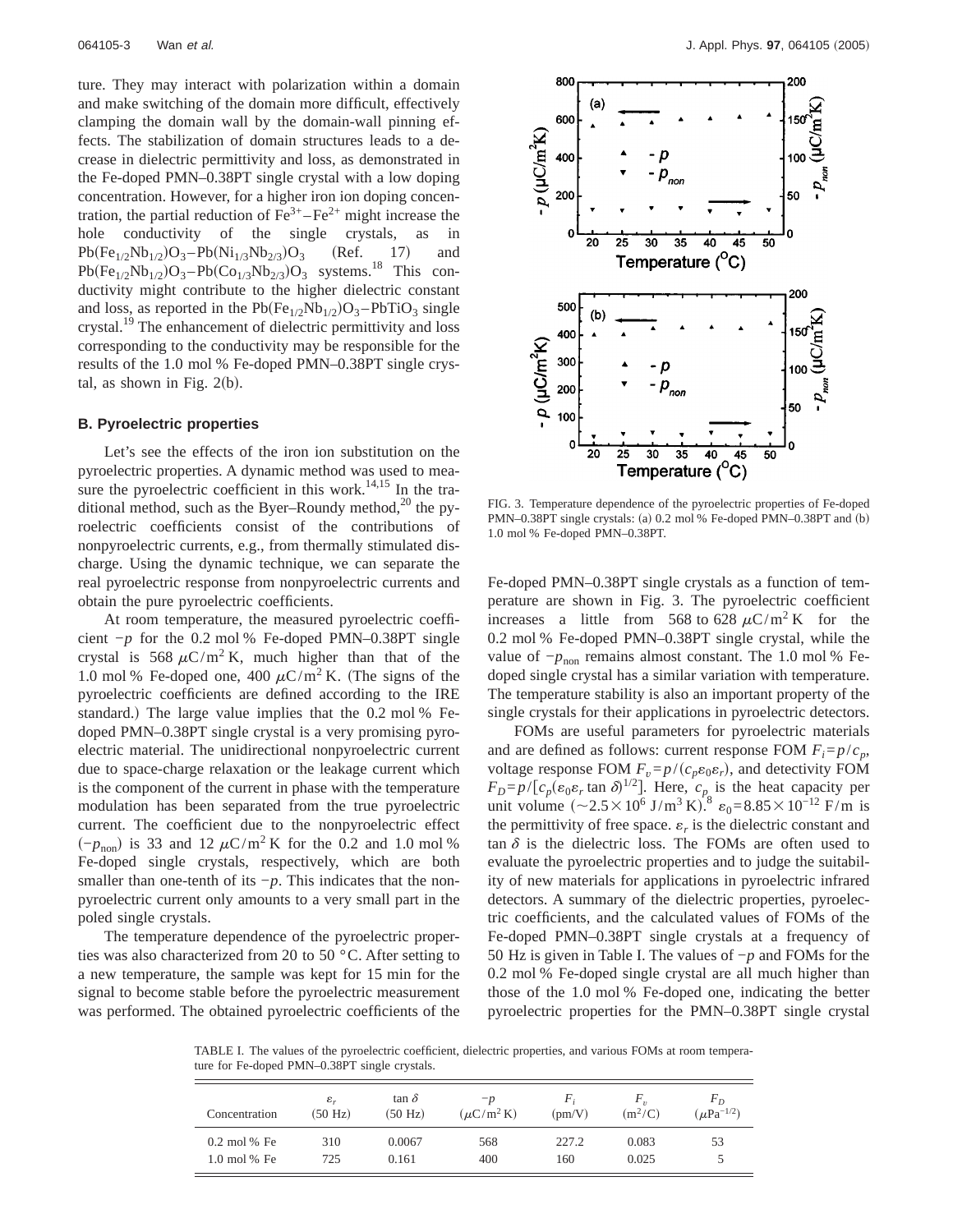with a low doping concentration. Besides, it also shows the possibility of tailoring the pyroelectric coefficient and FOMs by doping iron ions. Compared with the reported values of  $-p$  and  $F<sub>D</sub>$  for the widely used pyroelectric single-crystal LiTaO<sub>3</sub> (230  $\mu$ C/m<sup>2</sup> K and 49  $\mu$ Pa<sup>-1/2</sup>),<sup>8,21</sup> the 0.2 mol % Fe-doped PMN–0.38PT single crystal also has higher values of 568  $\mu$ C/m<sup>2</sup> K and 53  $\mu$ Pa<sup>-1/2</sup>, respectively. These excellent pyroelectric properties, as well as being able to obtain large-size and high-quality single crystals, make the 0.2 mol % Fe-doped PMN–0.38PT single crystal a very promising candidate for uncooled infrared detectors and thermal imaging applications.

# **IV. CONCLUSION**

Two kinds of Fe-doped PMN–0.38PT single crystals with different iron ion molar ratios, 0.2 and 1.0 mol %, were grown by means of a modified Bridgman technique. The effect of Fe substitution on dielectric and pyroelectric properties was examined by single crystals poled along the spontaneous polarization direction. The dielectric permittivity of the 0.2 mol % Fe-doped PMN–0.38PT single crystals is much lower than that of the undoped single crystal, which indicates the successful adjustment of dielectric properties by doping with a small concentration of iron ions. This may be related to the domain-wall pinning by the dipolar defects due to the presence of the dopants, which will suppress the dielectric constants. However, for a higher iron iondoping concentration, the dielectric constant and loss both increase because the partial reduction of  $Fe^{3+} - Fe^{2+}$  might increase the conductivity of the single crystals.

The pyroelectric response of the single crystals was measured using a dynamic method from 20 to 50 °C. Compared with the 1.0 mol % Fe-doped single crystal, the 0.2 mol % Fe-doped sample possesses the higher pyroelectric coefficient and FOMs. At room temperature, the measured pyroelectric coefficient and detectivity figure of merit  $F<sub>D</sub>$  for the 0.2 mol % Fe-doped PMN–0.38PT single crystal are 568  $\mu$ C/m<sup>2</sup> K and 53  $\mu$ Pa<sup>-1/2</sup>, respectively, both better than those of the widely used pyroelectric single crystal  $LiTaO<sub>3</sub>$ . Since large-size and high-quality single crystals can be obtained, these excellent pyroelectric properties, including their temperature stability, make the 0.2 mol % Fe-doped PMN– 0.38PT single crystal a promising candidate for highperformance infrared detectors and other pyroelectric applications.

### **ACKNOWLEDGMENTS**

This work is supported by the National Natural Science Foundation of China (Grant No. 50272075), the High Technology and Development Project of the People's Republic of China (Grant No. 2002AA325130), the Hong Kong Research Grants Council (PolyU Grant No. 5193/00P), and the Centre for Smart Materials of the Hong Kong Polytechnic University.

- <sup>1</sup>R. F. Service, Science 275, 1878 (1997).
- $2$ Z. Yin, H. Luo, P. Wang, and G. Xu, Ferroelectrics **299**, 207 (1999).
- <sup>3</sup>S.-E. Park and T. R. Shrout, J. Appl. Phys. **82**, 1804 (1997).
- <sup>4</sup>X. Wan, H. L. W. Chan, C. L. Choy, X. Zhao, and H. Luo, J. Appl. Phys. **96**, 1387 (2004).
- <sup>5</sup>X. Wan, H. Luo, J. Wang, H. L. W. Chan, and C. L. Choy, Solid State Commun. **129**, 401 (2004).
- D.-Y. Jeong, Y. Lu, V. Sharma, Q. Zhang, and H. Luo, Jpn. J. Appl. Phys., Part 1 **42**, 4387 (2003).
- ${}^{7}X$ . Wan, H. Xu, T. He, D. Lin, and H. Luo, J. Appl. Phys. **93**, 4766 (2003).
- <sup>8</sup>R. W. Whatmore, Rep. Prog. Phys. **49**, 1335 (1986). <sup>9</sup>S. Priya, K. Uchino, and D. Viehland, Appl. Phys. Lett. **81**, 2430 (2002). <sup>10</sup>S. Zhang, L. Laurent, D. Y. Jeong, C. A. Randall, Q. Zhang, and T. R.
- Shrout, J. Appl. Phys. **93**, 9257 (2003). <sup>11</sup>X. Wan, T. He, D. Lin, H. Xu, and H. Luo, Acta Phys. Sin. **52**, 2319
- 
- (2003).  $12X$ . Wan, J. Wang, H. L. W. Chan, C. L. Choy, H. Luo, and Z. Yin, J. Cryst.
- Growth **263**, 251 (2004). <sup>13</sup>M. Orita, H. Satoh, and K. Aizawa, Jpn. J. Appl. Phys., Part 1 **31**, 3261 (1992).<br><sup>14</sup>L. E. Garn and E. J. Sharp, J. Appl. Phys. **53**, 8974 (1982).<br><sup>15</sup>E. J. Sharp and L. E. Garn, J. Appl. Phys. **53**, 8980 (1982).<br><sup>16</sup>H. Cao and H. Luo, Ferroelectrics **274**, 309 (2002).<br><sup>17</sup>T. R. Shrout, S. L.
- 
- 
- 
- 
- 
- 808 (1984).<br><sup>18</sup>K. B. Park and K. H. Yoon, Ferroelectrics **145**, 195 (1993).<br><sup>19</sup>Y. Gao, H. Xu, Y. Wu, T. He, G. Xu, and H. Luo, Jpn. J. Appl. Phys., Part
- 
- <sup>20</sup>R. L. Byer and C. B. Roundy, Ferroelectrics **3**, 333 (1972). <sup>21</sup>R. W. Whatmore, P. C. Osbond, and N. M. Shorrocks, Ferroelectrics **76**, 351 (1987).